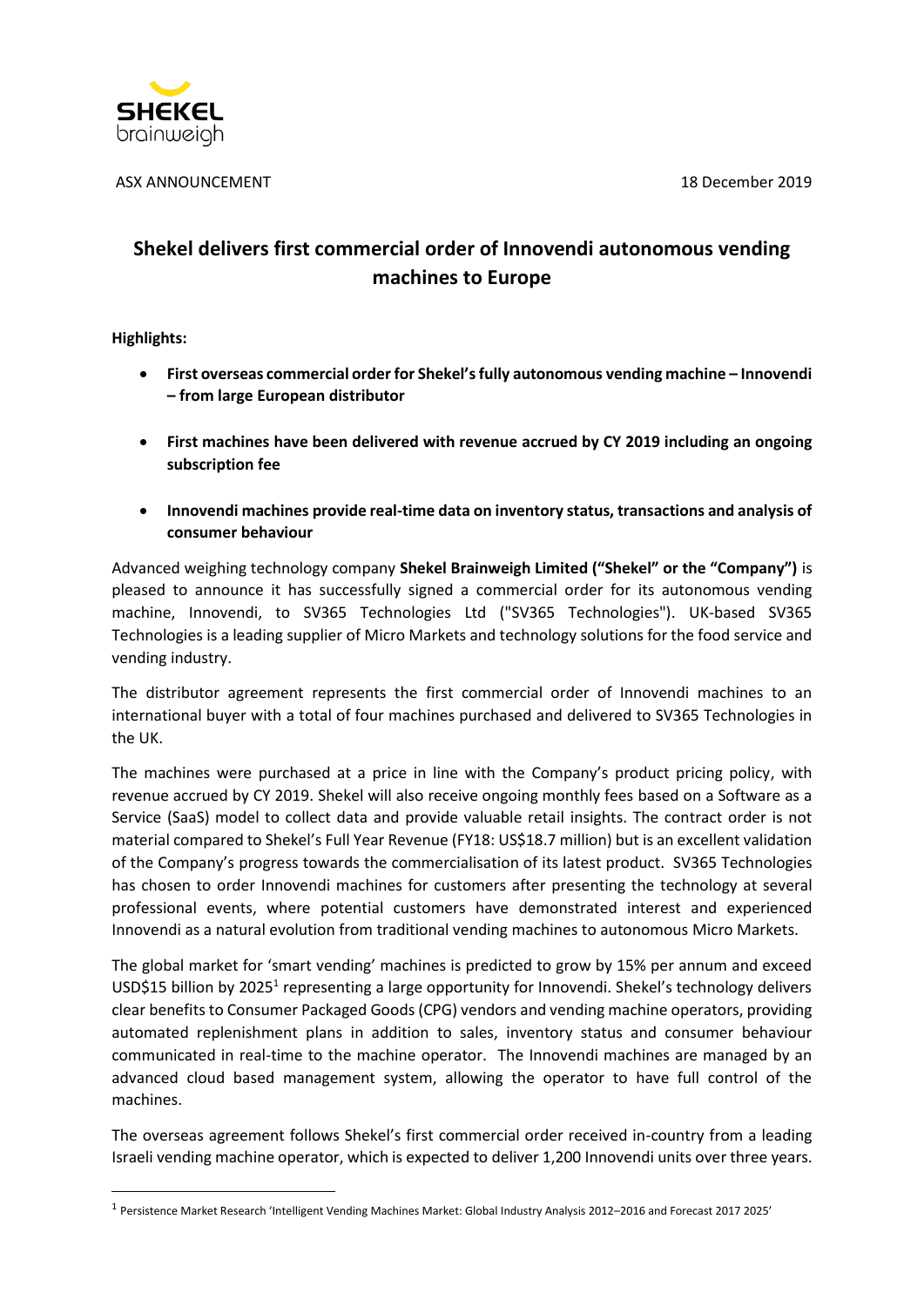

The Company also recently delivered the first Innovendi machine to Australia, which is currently being demoed in Shekel's Sydney office to prospective customers.

*Innovendi machine* 



*Link to product demo[: https://www.youtube.com/watch?v=Z65ipRrk44Y&feature=youtu.be](https://www.youtube.com/watch?v=Z65ipRrk44Y&feature=youtu.be)*

# **Co-CEO of SV365 Technologies, Walter Gill, commented:**

*"Having launched Micro Markets to the UK in 2014, we are excited about our partnership with Shekel Brainweigh. The UK business landscape is changing, and technology is changing, driven by consumers' desire for convenience and service – and with the Innovendi smart fridge we have found an ideal solution."*

## **Shekel Brainweigh Chief Executive Officer, Yoram Ben Porat, added:**

*"The SV365 team has decades of experience in vending and food service management in Europe sourcing new technologies to enhance consumer experiences – and we are extremely pleased to be partnering with them in what represents the first commercial order for Innovendi overseas.*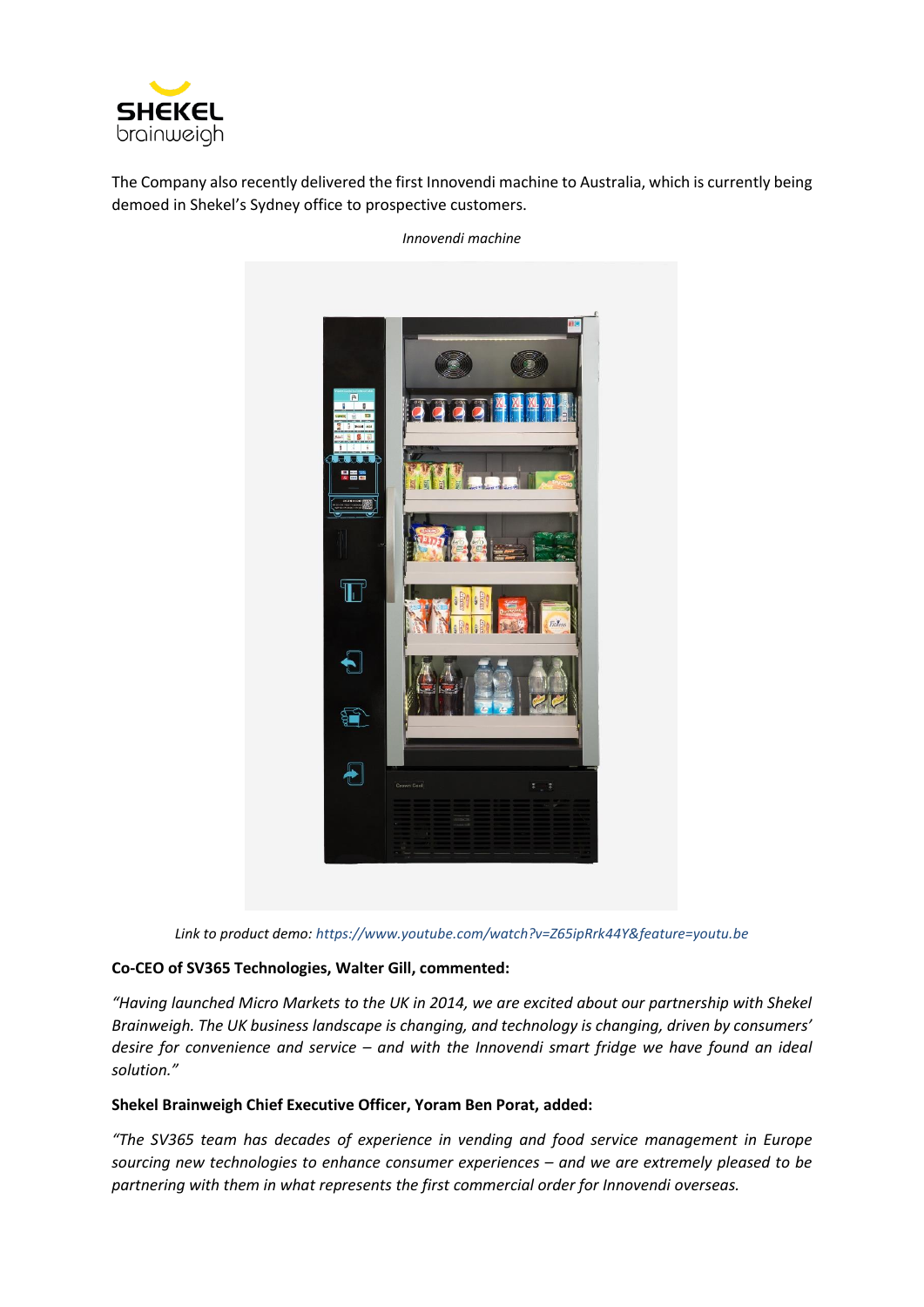

*"Micro Market solutions are becoming a growing trend, with smarter and connected machines presenting new vending options, especially in high traffic public locations and events. There is a strong potential for our technology in Europe, Asia-Pacific and the US with the growth of vending machines as a form of autonomous retail. What we provide is a 24/7 unattended self-service autonomous vending machine, which acts like a fridge, and delivers real time inventory management with automated re-stocking plans, and consumer data which is extremely valuable.*

*"We have a number of pilots currently underway globally and we will continue the commercialisation of our suite of technologies both with our extensive network of channel partners and global manufacturers, under our Retail Innovation Division."*

## **Ends**

This ASX announcement was authorised for release by the Shekel Brainweigh Limited Board.

# **Investor relations and media enquiries**

**FTI Consulting** Elodie Castagna +61 (0) 8 9321 8533 Elodie.Castagna@fticonsulting.com [www.fticonsulting.com](http://www.fticonsulting.com/)

## **About Innovendi**

Innovendi is an unattended automated vending machine. It is a fully autonomous solution allowing self-service of products with absolute accuracy and is based on Shekel's 4D weighing technology. Innovendi is easy to operate - present an ID or credit card to unlock the door, open it and grab items (even put one back), close the door, pay and go! Information about stock is communicated in realtime to the operator and CPG. Innovendi integrates with various global payment solutions as selected by the operator.

## **About SV365 Technologies**

We supply innovative technology for the foodservice and Vending industry, providing back and front of house labour saving solutions. SV365 Technologies has established close partnerships with leading equipment and technology manufacturers around the world. From this diverse resource the team has been able to bring together a comprehensive range of unique and proven solutions targeted for specialised and niche applications. Depending on your situation, successful operations often relies on providing a package of carefully selected products. With decades of experience in management, operations, sales and technical support, we are in the perfect position to advise and source the correct, complementary equipment for your programme.